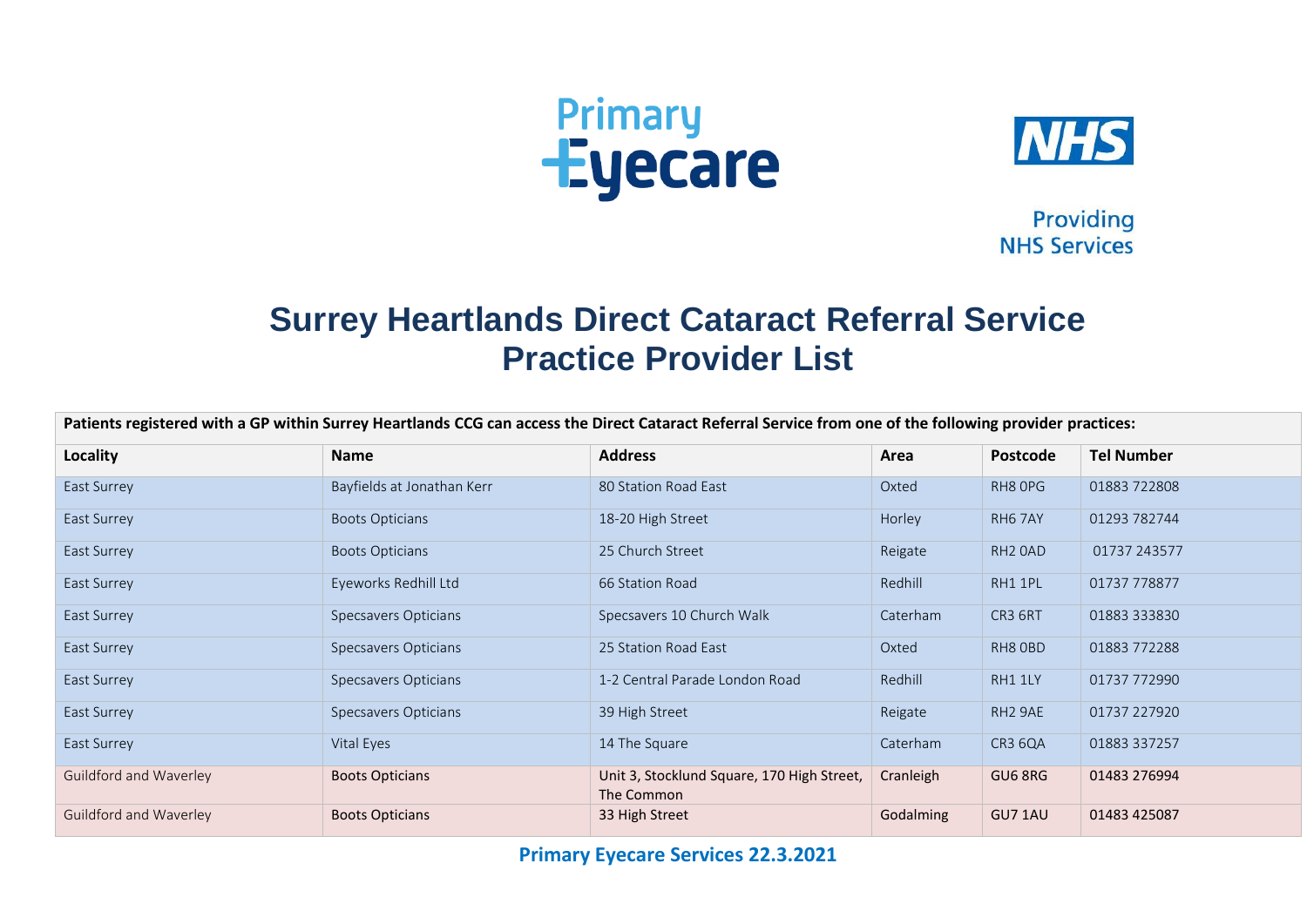| <b>Guildford and Waverley</b> | <b>Boots Opticians</b>               | 22-24 Swan Lane                      | Guildford   | GU7 1DW         | 01483 573637  |
|-------------------------------|--------------------------------------|--------------------------------------|-------------|-----------------|---------------|
| Guildford and Waverley        | <b>Bayfields Opticians</b>           | 37 High St                           | Guildford   | GU1 3DY         | 01483 575650  |
| Guildford and Waverley        | <b>Chandlers Opticians</b>           | 40 High Street                       | Godalming   | GU7 1DY         | 01483 418020  |
| Guildford and Waverley        | <b>Chandlers Opticians</b>           | 2 Charter Walk, West Street          | Haslemere   | <b>GU27 2AD</b> | 01428 652512  |
| <b>Guildford and Waverley</b> | Care Opticians (Community Eyecare)   | Domiciliary (home visit) provider    | Surrey      |                 | 01483 224914  |
| <b>Guildford and Waverley</b> | iSpy Opticians                       | 67 High Street                       | Godalming   | GU7 1AW         | 01483 414168  |
| <b>Guildford and Waverley</b> | Leightons Opticians                  | 37 Wey Hill                          | Haslemere   | <b>GU27 1BZ</b> | 01428 643975  |
| <b>Guildford and Waverley</b> | <b>Mathesons Optometrists</b>        | 3 Victoria Terrace, 1 Crossways Road | Grayshott   | <b>GU26 6HF</b> | 01428 606069  |
| <b>Guildford and Waverley</b> | The Optical Centre                   | 5 The Parade Wharf Road              | Ash Vale    | <b>GU12 5AZ</b> | 01252 314332  |
| Guildford and Waverley        | <b>Specsavers Opticians</b>          | 104 High Street                      | Cranleigh   | GU6 8AJ         | 01483 278200  |
| Guildford and Waverley        | <b>Specsavers Opticians</b>          | 23 Friary Street                     | Guildford   | GU1 4EH         | 01483 452225  |
| <b>Surrey Downs</b>           | Ashtead Eye Clinic                   | 31-33 The Street                     | Ashtead     | KT21 1AA        | 01372 274348  |
| <b>Surrey Downs</b>           | <b>Banstead Opticians</b>            | 157 High Street                      | Banstead,   | SM7 2NT         | 01737 850349  |
| <b>Surrey Downs</b>           | <b>Boots Opticians</b>               | 83 High Street                       | Dorking     | RH4 1AW         | 01306 882176  |
| <b>Surrey Downs</b>           | <b>Boots Opticians</b>               | 57 The Mall, Ashley Centre           | Epsom       | <b>KT18 5DB</b> | 01372 747605  |
| <b>Surrey Downs</b>           | <b>Boots Opticians</b>               | 1 Swan Shopping Centre, High Street  | Leatherhead | KT22 8AH        | 01372 379396  |
| <b>Surrey Downs</b>           | <b>Boots Sutton</b>                  | 109-111 High St                      | Sutton      | <b>SM1 1JG</b>  | 020 8661 9488 |
| <b>Surrey Downs</b>           | The Optical Studio                   | 62 High Street                       | Dorking     | RH4 1AY         | 01306 875201  |
| <b>Surrey Downs</b>           | Eye-Care Opticians @Banstead Village | 20 High Street                       | Banstead    | SM7 2LJ         | 01737 353225  |
| <b>Surrey Downs</b>           | Haig-Brown Optometrists              | Fair Oak, Portsmouth Road            | Esher       | KT10 9PJ        | 01372 466762  |
| <b>Surrey Downs</b>           | Houghton White Optometrists          | 68 High Street                       | Ewell       | KT17 1RL        | 020 8393 7711 |
| <b>Surrey Downs</b>           | Leightons Opticians                  | 9 Oakdene Parade                     | Cobham      | KT11 2BH        | 01932 867890  |
| <b>Surrey Downs</b>           | Leightons Opticians                  | 88 High Street                       | Epsom       | <b>KT19 8BJ</b> | 01372 722300  |

## **Primary Eyecare Services 22.3.2021**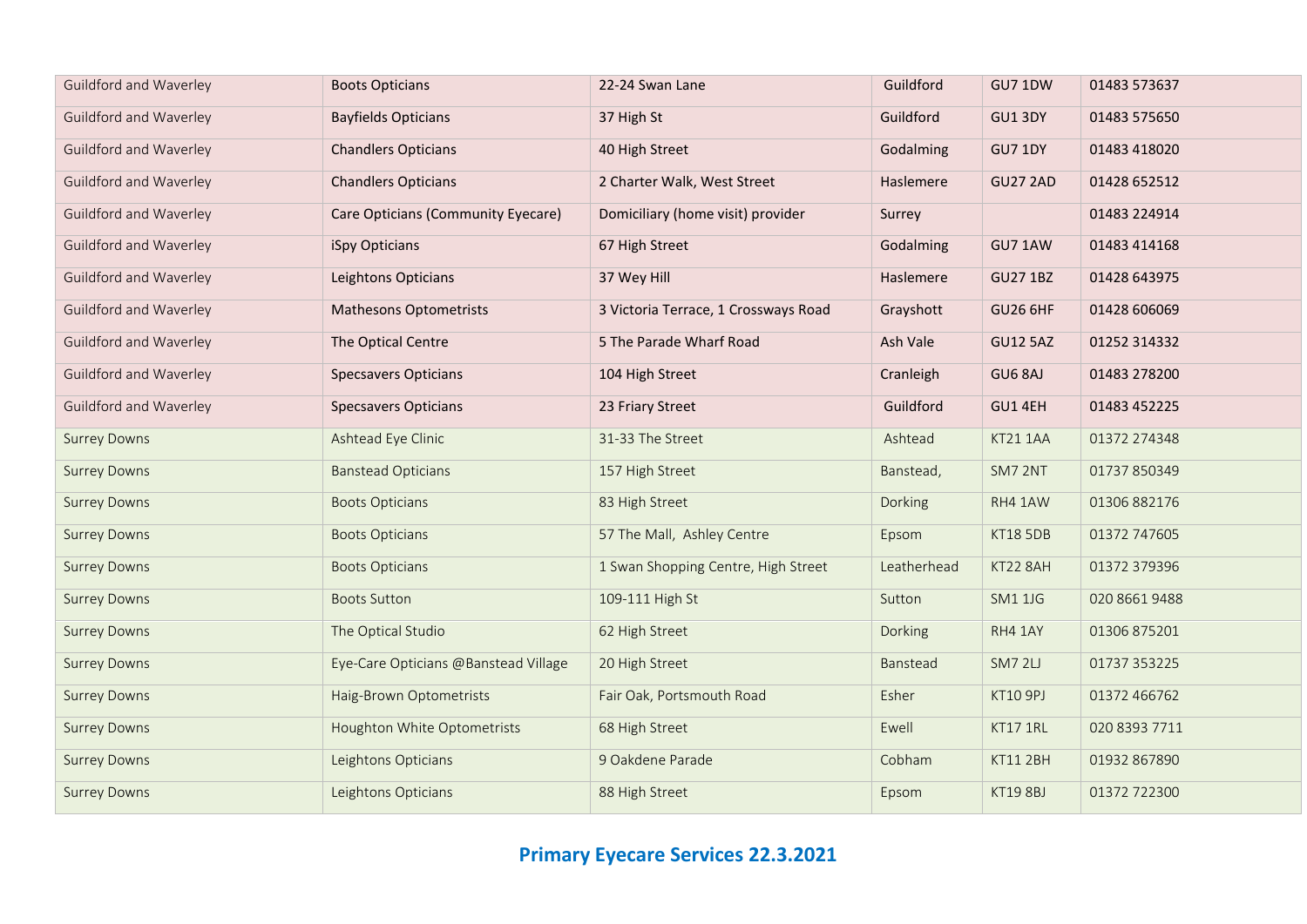| <b>Surrey Downs</b> | Leightons Opticians         | 10 High Street               | Sutton                   | SM1 1HN         | 020 8642 2798 |
|---------------------|-----------------------------|------------------------------|--------------------------|-----------------|---------------|
| <b>Surrey Downs</b> | Nethercott Opticians        | 6 Station Road               | Tadworth                 | <b>KT20 5AF</b> | 01737 813600  |
| <b>Surrey Downs</b> | <b>Specsavers Opticians</b> | 110 High Street              | Dorking                  | RH4 1BA         | 01306 745350  |
| <b>Surrey Downs</b> | <b>Specsavers Opticians</b> | 22/28 High Street            | Epsom                    | KT19 8AH        | 01372 744 250 |
| <b>Surrey Downs</b> | <b>Specsavers Opticians</b> | 23 Friary Street             | Guildford                | GU1 4EH         | 01483 452225  |
| <b>Surrey Downs</b> | <b>Specsavers Opticians</b> | 56-58 Clarence St            | Kingston-<br>upon-Thames | KT1 1NP         | 020 8974 6677 |
| <b>Surrey Downs</b> | <b>Specsavers Opticians</b> | 12 The Swan Centre           | Leatherhead              | KT22 8AH        | 01372 227740  |
| <b>Surrey Downs</b> | <b>Specsavers Opticians</b> | 2 Surbiton Parade            | Surbiton                 | KT6 4RB         | 020 8339 8900 |
| <b>Surrey Downs</b> | <b>Specsavers Opticians</b> | 22 High Street               | Walton                   | <b>KT12 1DA</b> | 01932 251960  |
| <b>Surrey Downs</b> | <b>Specsavers Opticians</b> | 3 Mercia Walk                | Woking                   | <b>GU21 6XS</b> | 01483 767170  |
| North West Surrey   | <b>Bayfields Opticians</b>  | 35 Commercial Way            | Woking                   | <b>GU21 6XR</b> | 01483 766800  |
| North West Surrey   | <b>Bayfields Opticians</b>  | 7 The Precinct               | Egham                    | <b>TW20 9HN</b> | 01784 434007  |
| North West Surrey   | <b>Boots Opticians</b>      | 2 Rivers Retail Park         | <b>Staines</b>           | <b>TW18 4WB</b> | 01784 461748  |
| North West Surrey   | <b>Boots Opticians</b>      | 25 High Street               | Walton                   | <b>KT12 1DG</b> | 01932 253837  |
| North West Surrey   | Eyesite opticians           | 60 Church Street Town Centre | Weybridge                | <b>KT13 8DL</b> | 01932 859889  |
| North West Surrey   | Eyeworks                    | 1 Church Street              | Walton-on-<br>Thames     | <b>KT12 2QP</b> | 01932 244266  |
| North West Surrey   | <b>Henning Opticians</b>    | 14 Church Street             | Weybridge                | KT13 8DX        | 01932 829868  |
| North West Surrey   | Leightons Opticians         | 76 Station Road              | Addlestone               | <b>KT15 2AF</b> | 01932 853199  |
| North West Surrey   | <b>McAteers Opticians</b>   | 6 The High Street            | Shepperton               | <b>TW17 9AW</b> | 01932 230303  |
| North West Surrey   | Norman Prince Opticians     | 15 Church Parade             | Ashford                  | <b>Tw15 2TX</b> | 01784 252106  |
| North West Surrey   | Penny & Hayter Opticians    | 3 Albion Parade              | Woking                   | <b>GU21 2PS</b> | 01483 475205  |
| North West Surrey   | <b>Specsavers Opticians</b> | 3 Mercia Walk                | Woking                   | <b>GU21 6XS</b> | 01483 767170  |

## **Primary Eyecare Services 22.3.2021**